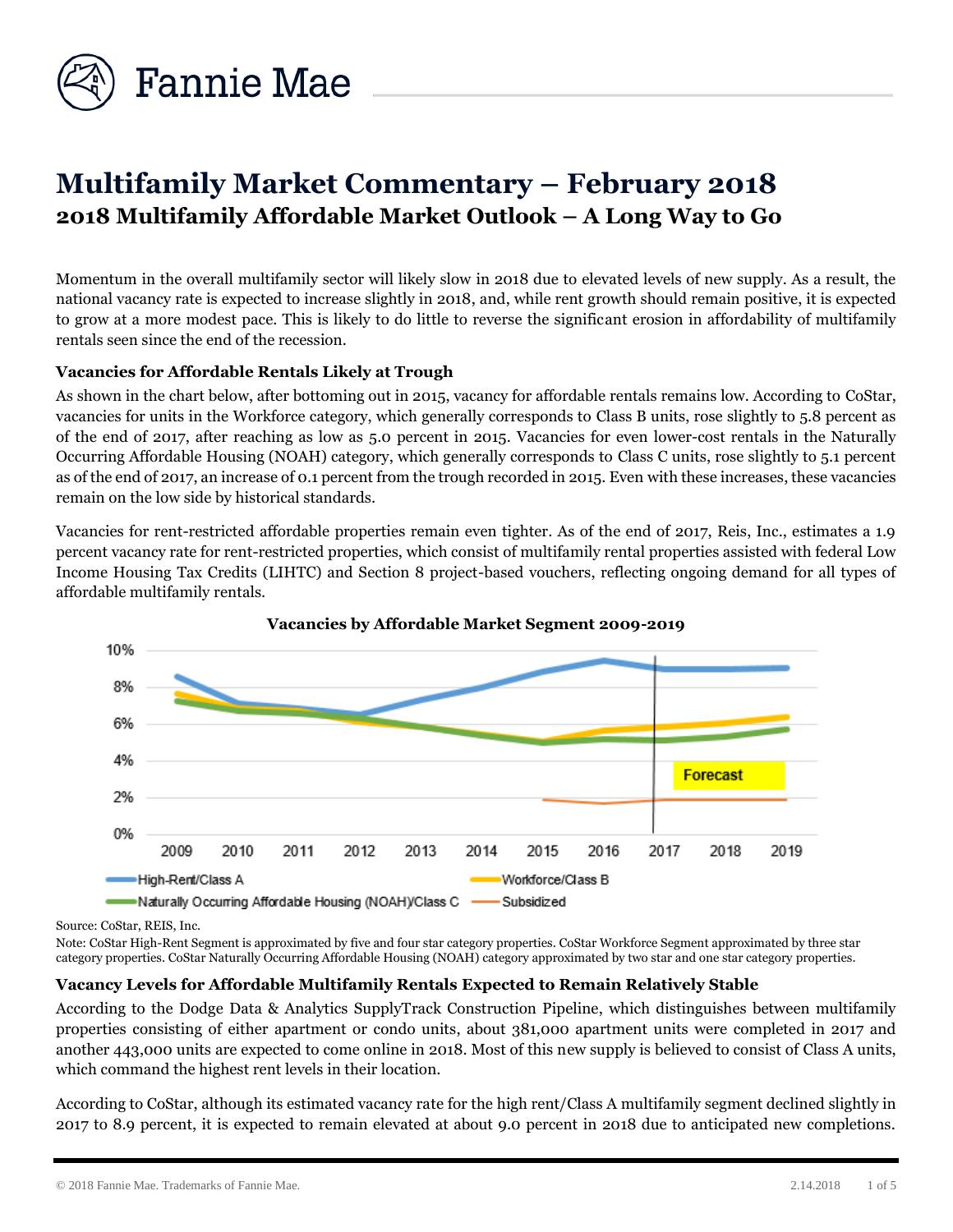

Furthermore, although CoStar's Workforce/Class B vacancy forecast calls for vacancy to rise slightly in 2018 to 6.0 percent, it is expected to remain approximately 3.0 percent below the high rent/Class A category in 2018. Similarly, vacancies in the NOAH category/Class C category are expected to rise modestly to 5.3 percent in 2018 but remain well below the anticipated 9.0 percent vacancy rate of high rent/Class A units. By comparison, Reis estimates that there will be little change in vacancies at rent-restricted properties, for which vacancies are expected to remain below 2.0 percent over the next 12 to 24 months.

# **Little New Affordable Class B/C Supply**

As most new multifamily supply underway over the past few years has been clustered in the high rent/Class A segment, there has been little growth in the stock of the more affordable Class B/C segment, as shown in the chart below. Strong demand for multifamily rentals has also prompted developers to renovate more affordable Class B/C properties into Class A properties which command the highest rents. The net impact of the two trends has been that while the number of Class A units has grown by an estimated 1.1 million units or so since the end of the recession to an estimated 5.0 million units, the number of Class B/C units is estimated to have remained virtually unchanged at an estimated 5.7 million units, according to the sample data tracked by Reis, Inc. This trend is unlikely to change in the next 12 to 24 months as most of the new supply underway is estimated to consist of Class A units.



**Class A Properties vs. Class B/C Properties**

Source: REIS, Inc.

#### **Rent Growth for Affordable Units Remained Elevated in 2017**

According to CoStar, rent growth was positive for all classes of rentals in 2017, as shown in the adjacent chart. However, asking rent growth in both the Workforce/Class B category and NOAH/Class C categories outpaced that for Class A rental units by an estimated 1.0 percent – a still significant premium. Rent growth for units in the Workforce/Class B category grew by an estimated 2.9 percent in 2017, to end the year at \$1,152. Rent growth for the NOAH/Class C segment, where rents are likely comparable to those for rent-restricted units, grew by an estimated 3.0 percent in 2017, to an estimated \$1,003. Both segments still grew well above the pace of inflation, which stood at 2.1 percent year-over-year, as of the end of December 2017.



Going forward, the onslaught of new supply expected in 2018 should start to spill over to Workforce and NOAH units as slowing or even negative rent growth on high rent/Class A units in some submarkets dampens the increases in rent that owners can command on more affordable units. Even so, rent growth for all types of multifamily rentals should remain positive, doing little to improve affordability.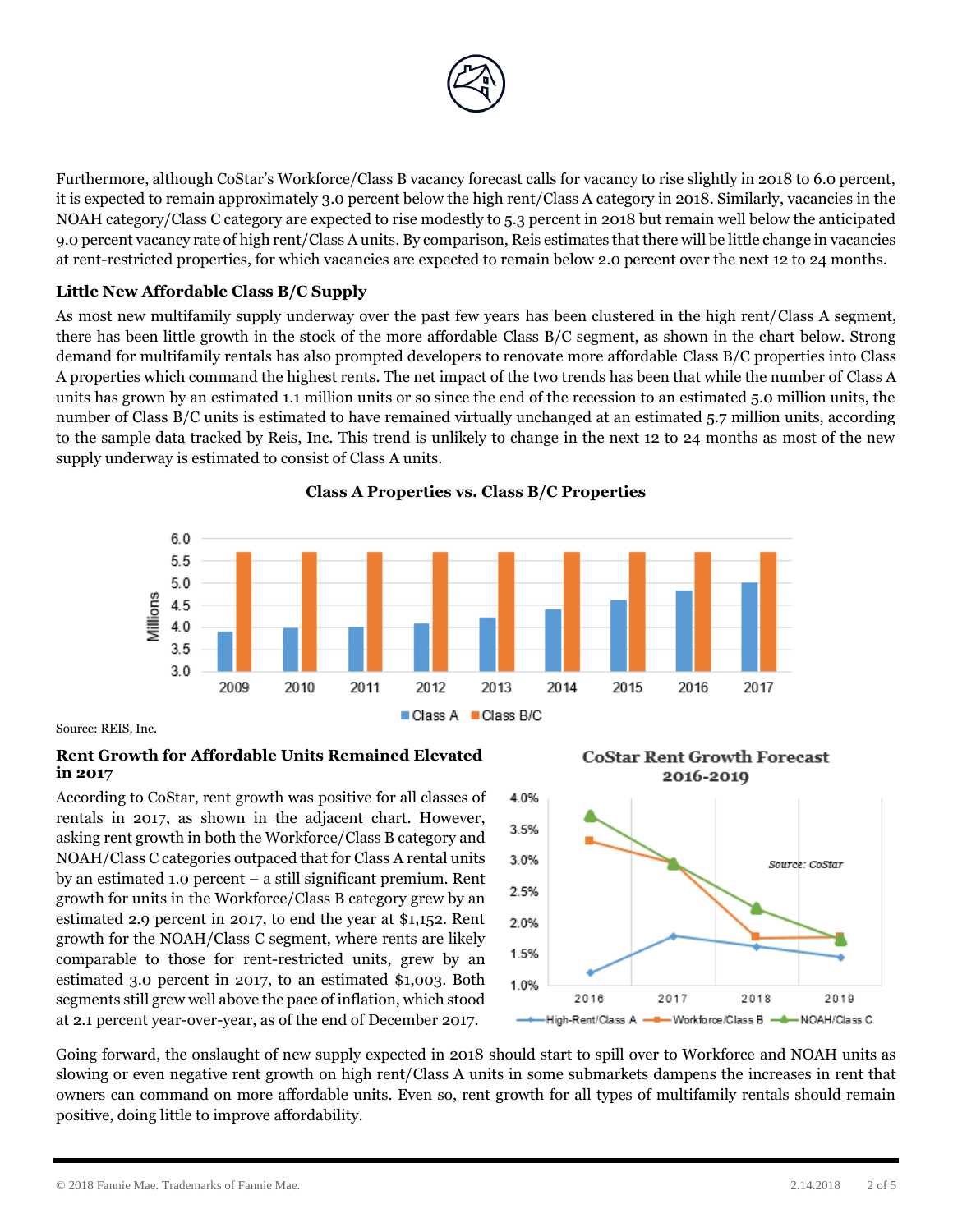

## **Rent Growth Expected to Ease Slightly**

The expectation for 2018 is that rent growth in the Workforce/Class B rental category will moderate but remain positive at 1.8 percent. Similarly, rent growth in the NOAH/Class C category is projected to moderate to an estimated 2.2 percent. In both cases, rent growth will be above the 1.6 percent rate projected by CoStar for those units in the high rent/Class A segment.

# **Rent-Restricted Supply is the Main Source of New Affordable Housing**

Most new affordable multifamily supply falls into the Targeted Affordable category, which is generally funded by LIHTC. Since its creation in 1986, the LIHTC program has created almost 3 million units and an estimated 2.4 million low-income units. Many of these units are now older and require a new infusion of credits for renovation, leaving fewer credits available for constructing new units.

As shown in the chart below, after falling below 80,000 units during the recession, the number of new rent-restricted units placed in service appeared to be returning to more normalized levels of about 90,000 to 100,000, based on the most recent data from the U.S. Department of Housing and Urban Development's (HUD) LIHTC database. The actual number may be even higher, however, as this data has a lag in reporting and may be subject to upward revisions. Even so, the recent Tax Cuts and Jobs Act (TCJA) may cause these numbers to plunge.



## **Low Income Housing Tax Credits (LIHTC) placed in Service Since 2000**

Source: HUD Low Income Tax Credit Database; based on low income units only

## **Tax Cut Increases Need for Gap Funding**

While the TCJA left LIHTC intact, the decline in the corporate tax rate from 35 percent to 21 percent will likely still have negative consequences for new rent-restricted supply. Tax credits are now less valuable and their price has declined substantially since discussions on implementing a corporate tax cut began last year.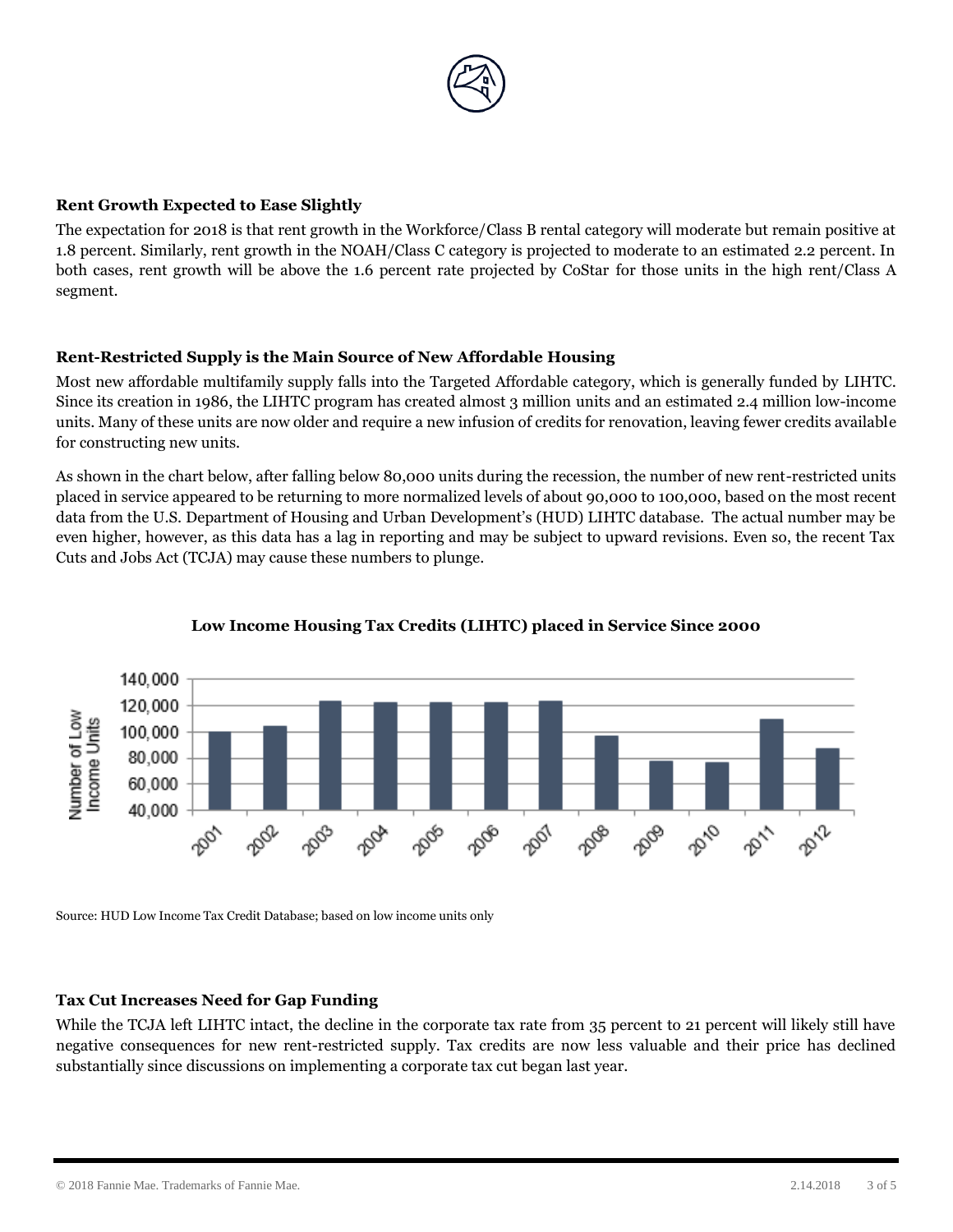

In fact, at the start of discussions in early 2017, the LIHTC investment market assumed there would be a lowering of the corporate tax rate to 25 percent, which caused the value of a LIHTC credit to decline from \$1.01 in January 2017 to \$0.92 in February, as shown in the chart below. However, the final corporate tax rate of 21 percent caused the price to decline further, to \$0.89 as of December 2017. This means that developers may end up struggling on new projects to fill the financing gap left by lower proceeds from the sale of LIHTC.



## **Low Income Housing Tax Credit Equity Pricing per Credit (January 2016 – December 2017)**

Source: Novogradac & Company LLP; https://www.novoco.com/atom/165191

#### **Fannie Mae Re-Enters LIHTC Market**

In late 2017, the Federal Housing Finance Agency (FHFA) approved Fannie Mae's re-entry into the LIHTC market as an equity investor to provide support for the production and preservation of affordable rental housing. Some of the anticipated lower pricing may be partially mitigated by the GSEs' re-entry into the LIHTC market.

Furthermore, Fannie Mae's first LIHTC investment fund closed in February of 2018. The fund will invest up to \$100 million in markets impacted by Hurricane Harvey, as well as rural markets and Native American housing, by backing multifamily projects in these underserved areas with funding for rehabilitation and construction. The fund will also work to incorporate resiliency features into properties that are situated in markets subject to flood and storm activity.

## **The Upside of Tax Reform**

Tax reform also contained some good news in the form of a new program that could provide funding for affordable housing. Among other incentives, the TCJA allows investors to defer (up to nine years) paying tax on gains if those gains are invested in Qualified Opportunity Funds that in turn invest in economically distressed communities designated by the governor of each state. These areas are known as qualified "Opportunity Zones."